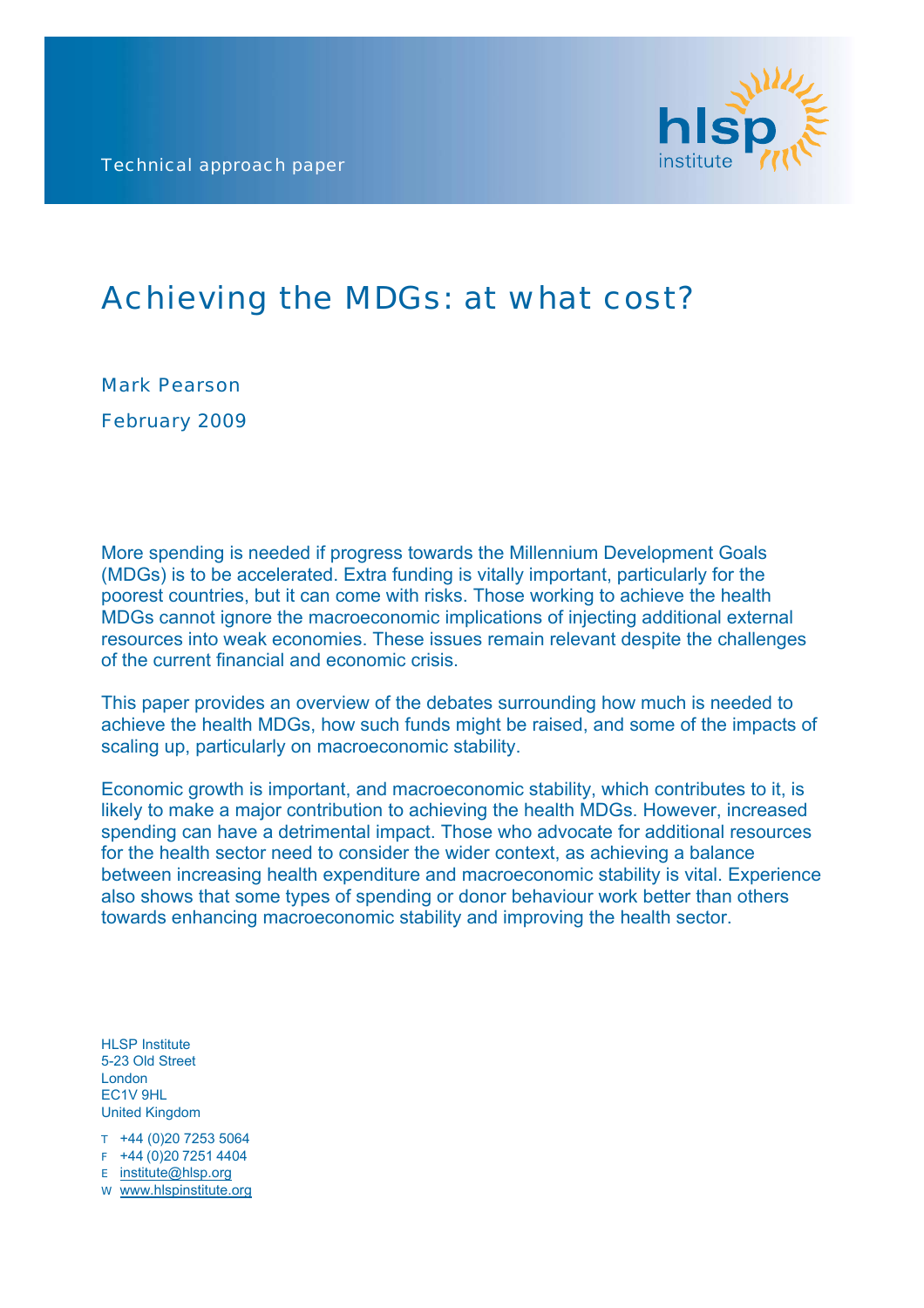# 1. Introduction

The international community has committed to achieving the Millennium Development Goals (MDGs) by 2015. Health features prominently in the MDGs (see Table 1). We are now just past the mid point, but progress to date has been patchy. Although not the only constraint, lack of adequate funding has been at least partly responsible for the failure to scale up adequately. The current financial and economic crisis is presenting a new set of challenges, and the UN Secretary-General has repeatedly called on countries not to forget MDGs commitments as they seek to mitigate the impact of the crisis on their economies.

This paper does not seek to address the concerns arising from the financial crisis.<sup>1</sup> [I](#page-1-0)nstead, it aims to provide an overview of the debates about how much is needed to achieve the health MDGs, how such funds might be raised, and some of the implications of scaling up, with a particular focus on the potential impact on macroeconomic stability. These issues remain relevant despite the new challenges facing the international community.

# **Table 1: The MDGs for health**

| <b>Goals and Targets</b>                                                                                        | <b>Indicators for monitoring progress</b>                                                                                                                                                                                                                                                                                                                                       |  |  |  |
|-----------------------------------------------------------------------------------------------------------------|---------------------------------------------------------------------------------------------------------------------------------------------------------------------------------------------------------------------------------------------------------------------------------------------------------------------------------------------------------------------------------|--|--|--|
| <b>Goal 4: Reduce child mortality</b>                                                                           |                                                                                                                                                                                                                                                                                                                                                                                 |  |  |  |
| Target 4.A:<br>Reduce by two-thirds, between 1990<br>and 2015, the under-five mortality<br>rate                 | 4.1 Under-five mortality rate<br>4.2 Infant mortality rate<br>4.3 Proportion of 1 year-old children immunised against measles                                                                                                                                                                                                                                                   |  |  |  |
| Goal 5: Improve maternal health                                                                                 |                                                                                                                                                                                                                                                                                                                                                                                 |  |  |  |
| Target 5.A:<br>Reduce by three quarters, between<br>1990 and 2015, the maternal<br>mortality ratio              | 5.1 Maternal mortality ratio<br>5.2 Proportion of births attended by skilled health personnel                                                                                                                                                                                                                                                                                   |  |  |  |
| Target 5.B:<br>Achieve, by 2015, universal access to<br>reproductive health                                     | 5.3 Contraceptive prevalence rate<br>5.4 Adolescent birth rate<br>5.5 Antenatal care coverage (at least one visit and at least four visits)<br>5.6 Unmet need for family planning                                                                                                                                                                                               |  |  |  |
| Goal 6: Combat HIV/AIDS, malaria and other diseases                                                             |                                                                                                                                                                                                                                                                                                                                                                                 |  |  |  |
| Target 6.A:<br>Have halted by 2015 and begun to<br>reverse the spread of HIV/AIDS                               | 6.1 HIV prevalence among population aged 15-24 years<br>6.2 Condom use at last high-risk sex<br>6.3 Proportion of population aged 15-24 years with comprehensive<br>correct knowledge of HIV/AIDS<br>6.4 Ratio of school attendance of orphans to school attendance of non-<br>orphans aged 10-14 years                                                                         |  |  |  |
| Target 6.B:<br>Achieve, by 2010, universal access to<br>treatment for HIV/AIDS for all those<br>who need it     | 6.5 Proportion of population with advanced HIV infection with access to<br>antiretroviral drugs                                                                                                                                                                                                                                                                                 |  |  |  |
| Target 6.C:<br>Have halted by 2015 and begun to<br>reverse the incidence of malaria and<br>other major diseases | 6.6 Incidence and death rates associated with malaria<br>6.7 Proportion of children under 5 sleeping under insecticide-treated<br>bednets<br>6.8 Proportion of children under 5 with fever who are treated with<br>appropriate anti-malarial drugs<br>6.9 Incidence, prevalence and death rates associated with TB<br>6.10 Proportion of TB cases detected and cured under DOTS |  |  |  |

<span id="page-1-0"></span> $1$  High level discussions on how to sustain investment in health are taking place, such as the consultation convened by WHO on 19 January 2009 [http://www.who.int/mediacentre/events/meetings/2009\\_financial\\_crisis\\_report\\_en\\_.pdf](http://www.who.int/mediacentre/events/meetings/2009_financial_crisis_report_en_.pdf)

 $\overline{a}$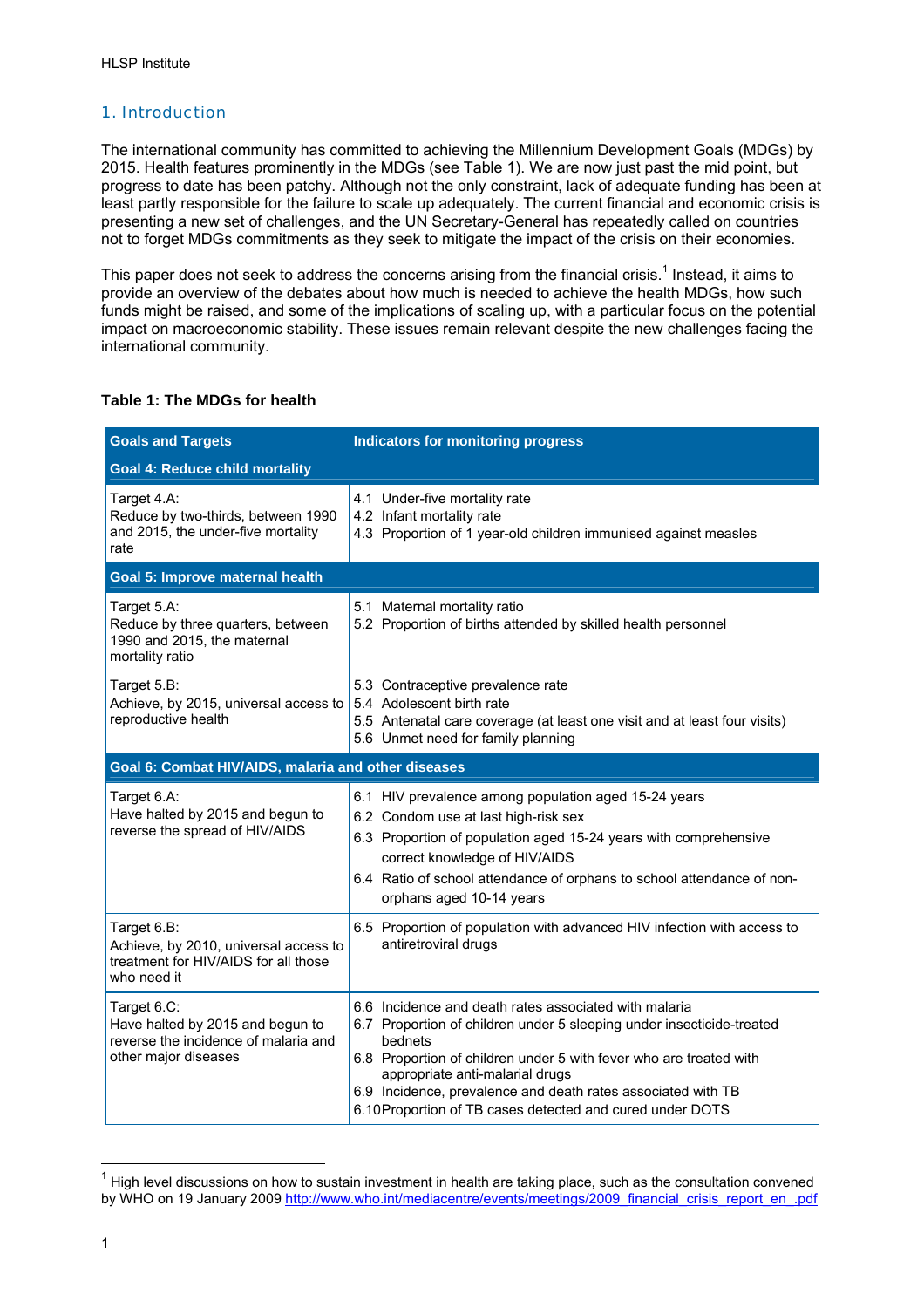# 2. What is the cost of meeting the health MDGs?

It is widely recognised that achieving the health MDGs will require action in a number of areas – both within and outside health – but that above all it will need a rapid increase in the amount of money spent on health. However, just how much will be required is difficult to estimate, given that health spending is only one of a number of factors which affect health outcomes. Economic growth, for example, plays a key role in reducing poverty levels and improving health outcomes.

In 2001 the Commission for Macroeconomics and Health (CMH) estimated that countries needed to spend around \$35 per head on a range of essential health services to achieve the health related MDGs.<sup>[2](#page-2-0)</sup> Figure 1 presents estimates of the additional resources required to meet this target, as well as a lower target of \$20 per head. To meet the CMH target, countries need to find an extra \$100 billion. Even at the lower target, the additional requirements are still substantial at over \$40 billion.

More recent work carried out by the Millennium Project suggests that the figure required per head may actually be much higher, especially in parts of sub-Saharan Africa where HIV prevalence is high.<sup>[3](#page-2-1)</sup>





# 3. What is being spent on health?

Public expenditure on health in low income countries remains pitifully low. Public spending in the 50 least developed countries (LLDCs) − with a population over 650 million − is estimated by the World Health Organisation (WHO) to have been around \$7.5 billion in 2003. This is equivalent to the monthly spend in the UK (for a population of 60 million). This equates to \$11.5 per capita spent on health in the 50 LLDCs, against \$1,500 per capita spent on health in the UK.

Figure 2 shows the per capita spend for a selected number of countries in 2004 (public and private spending)<sup>4</sup>against the targets recommended by the Commission for Macroeconomics and Health in 2001 (\$35 per capita to reach the MDGs) and the \$12 basic package identified in the World Bank's 1993 World Development Report.<sup>[5](#page-2-3)</sup> Clearly, current public spend in many countries falls well below the 1993 target, let alone the 2001 CMH target.

<span id="page-2-0"></span> $2$  Macroeconomics and health: investing in health for economic development, 2001

<span id="page-2-1"></span><sup>&</sup>lt;sup>3</sup> *MDGs needs assessments: country case studies of Bangladesh, Cambodia, Ghana, Tanzania and Uganda, 2004.* 

<span id="page-2-2"></span><sup>&</sup>lt;sup>4</sup> WHO estimates.

<span id="page-2-3"></span><sup>5</sup> *Investing in health*, World Bank, 1993.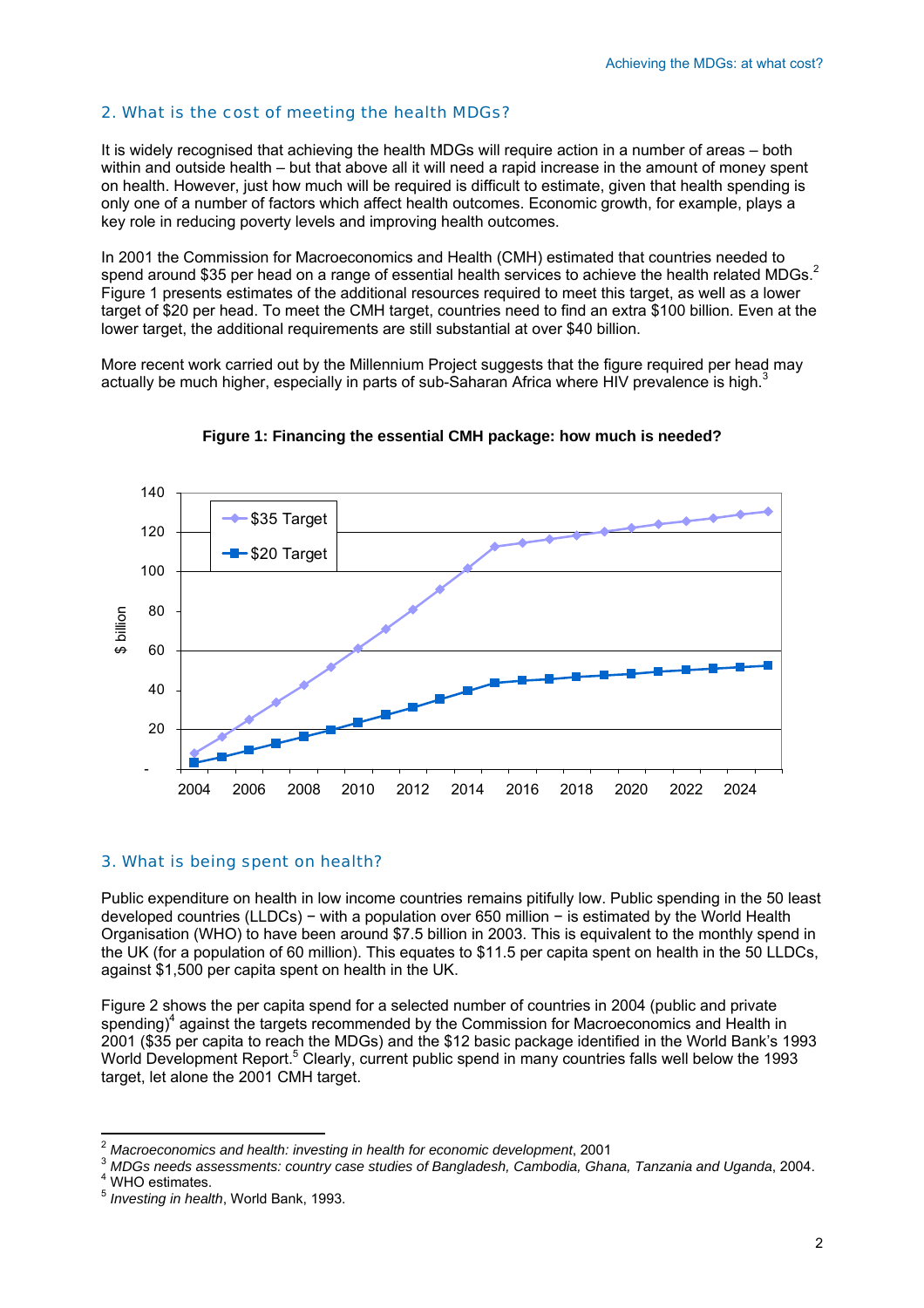



Gupta et al<sup>6</sup> have stated that if countries increased spending on primary health care, MDG4 (on child mortality) could be achieved. However this would require a significant increase in the share of public finances allocated to health – around 12% of GDP – greater than in most developed countries.

Figure 3 shows the share of (already limited) public finances allocated to health in lower income countries. Average allocations in Africa are well below 10%.



# **Figure 3: Health as share of public spending, by region**

<span id="page-3-0"></span> 6 S. Gupta, M. Verhoeven and E. Tiongson, *Public spending on health care and the poor*. IMF, 2001.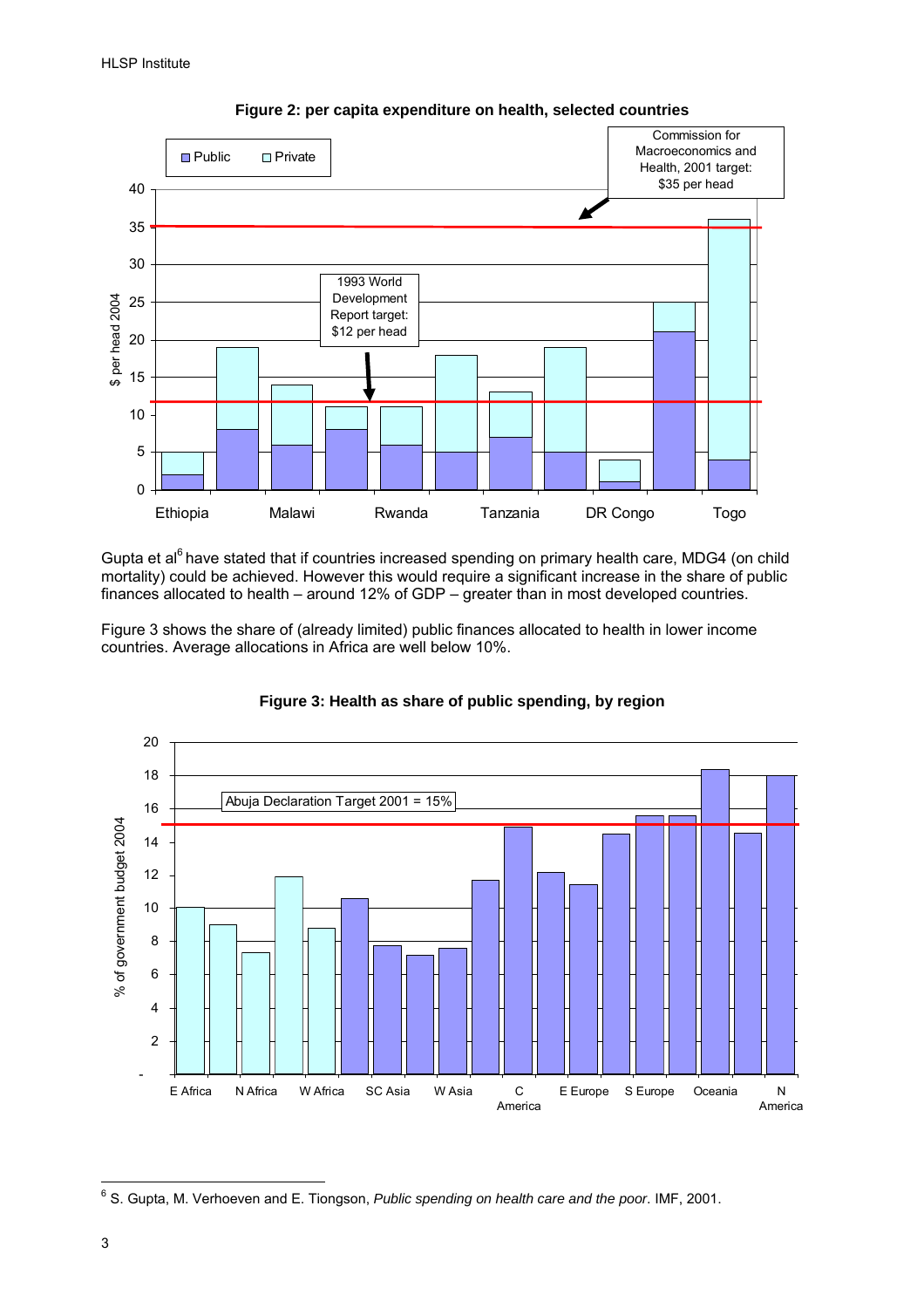While it is unrealistic to expect any drastic changes in the pattern of public finances in the short term, there is also very little evidence that health spending has increased more than marginally in recent years. This is despite initiatives supposed to have channelled more resources into the social sectors, such as the Heavily Indebted Poor Countries Initiative (HIPC). The latest HIPC evaluation revealed that "governments are increasing their expenditures on education as a share of GDP and total expenditures (based on five countries), but they are spending the same or less on health".





# 4. How might we get more resources for health?

There are a number of ways of creating the **fiscal space** necessary to support increased spending on health. They include:

- A. Increasing domestic expenditure on health through:
	- − increased government revenue mobilisation efforts
	- − increased borrowing

 $\overline{a}$ 

- − reallocating existing government resources.
- B. Increased donor support for health (either provided through direct sector support or indirectly through general budget support).

The question remains − will this be enough? Clearly the future is uncertain, but we can make educated guesses as to what might be possible.

<span id="page-4-0"></span><sup>7</sup> *Debt relief for the poorest: an evaluation update of the HIPC Initiative*. World Bank, Independent Evaluation Group, 2006.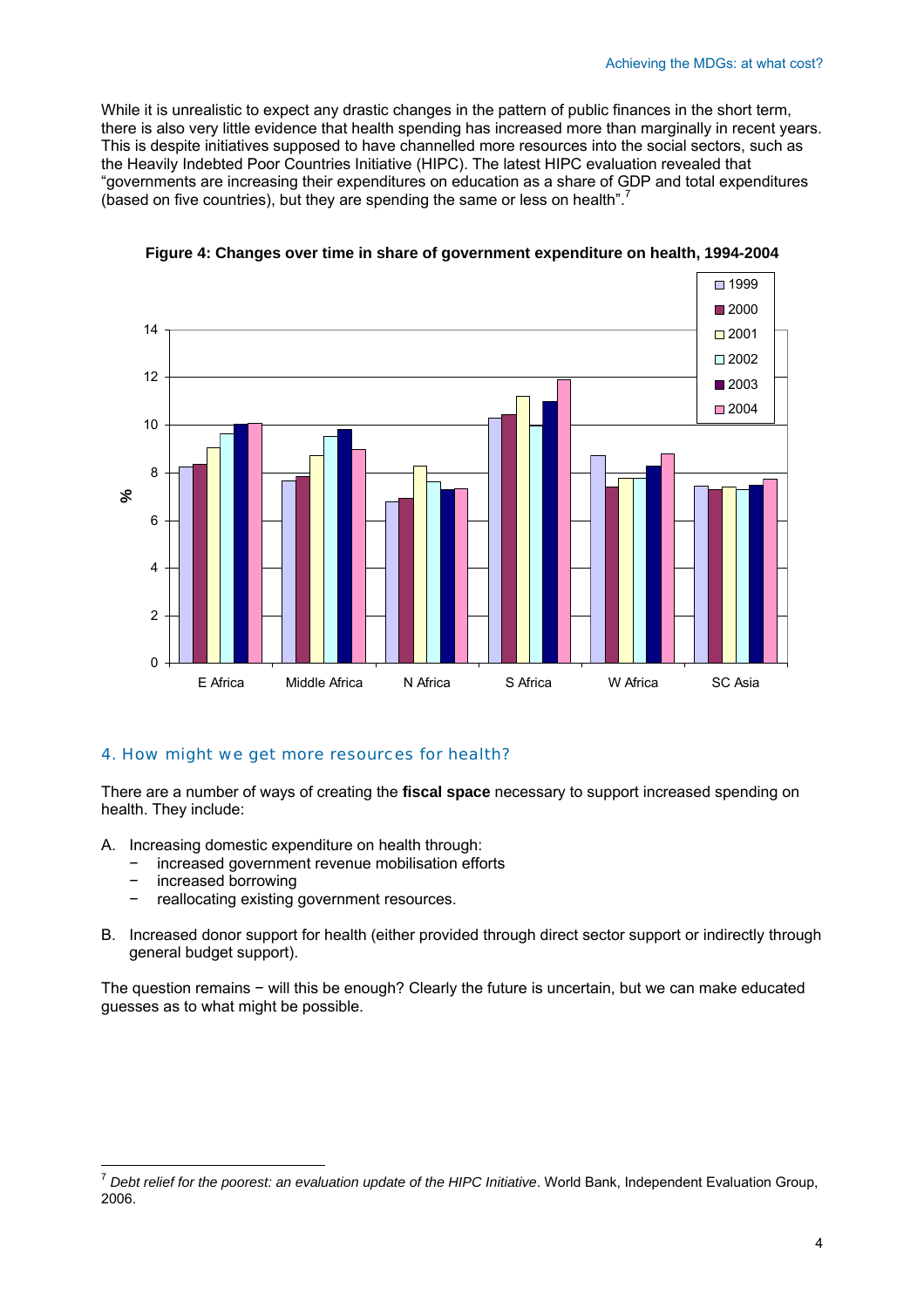### **A. Increased domestic expenditure on health**

Increasing the overall mobilisation of domestic resources would help, but the fact that most of the poorest countries are still heavily reliant on subsistence agriculture makes this unlikely. Most of the easier gains in improving tax administration have already been made; the establishment of regional trading agreements also limits the scope for taxation of traded goods. These considerations suggest that the prospects for further increasing the level of resources available from domestic sources are limited.

#### **Would it make a difference?**

The 2001 Abuja Declaration committed African countries to spending 15% of their budgets on health. However, few do so. And 15% of very little is … very little, certainly not enough to get anywhere near the \$35 per capita target in most low income countries, even when private expenditure on health is included. This is shown very clearly in figure 5, which adds the current per capita spend on health to the increase in spend per capita that would result of all African countries meeting the 15% Abuja target, and private spending per capita on health.



# **Figure 5: Expenditure on health compared to CMH target - Would meeting the Abuja targets make much difference?**

Looking at this the other way round, meeting the \$35 per capita CMH target for reaching the MDGs in the context of existing government budgets would involve huge and unrealistic reallocations towards the health sector. For example, even if Ethiopia allocated its whole government budget to health it would still not meet the CMH target.

#### **What about reallocating the existing health budgets?**

Focusing only on the \$35 spending target ignores the fact that relatively little current public and private spending is actually devoted to items within the CMH "package" of essential services. For example, analysis of donor project spend in Uganda for 2004/05 revealed that 56% of spend was on items not prioritised within the Health Sector Strategic Plan (designed to help meet the MDGs).

Estimates also assume that services are provided efficiently. But this is often not the case, as many of the poorest countries suffer from additional problems with service delivery, including low levels of productivity, high absenteeism and pervasive corruption. In practice, it may take a lot more than \$35 per capita to provide a CMH package.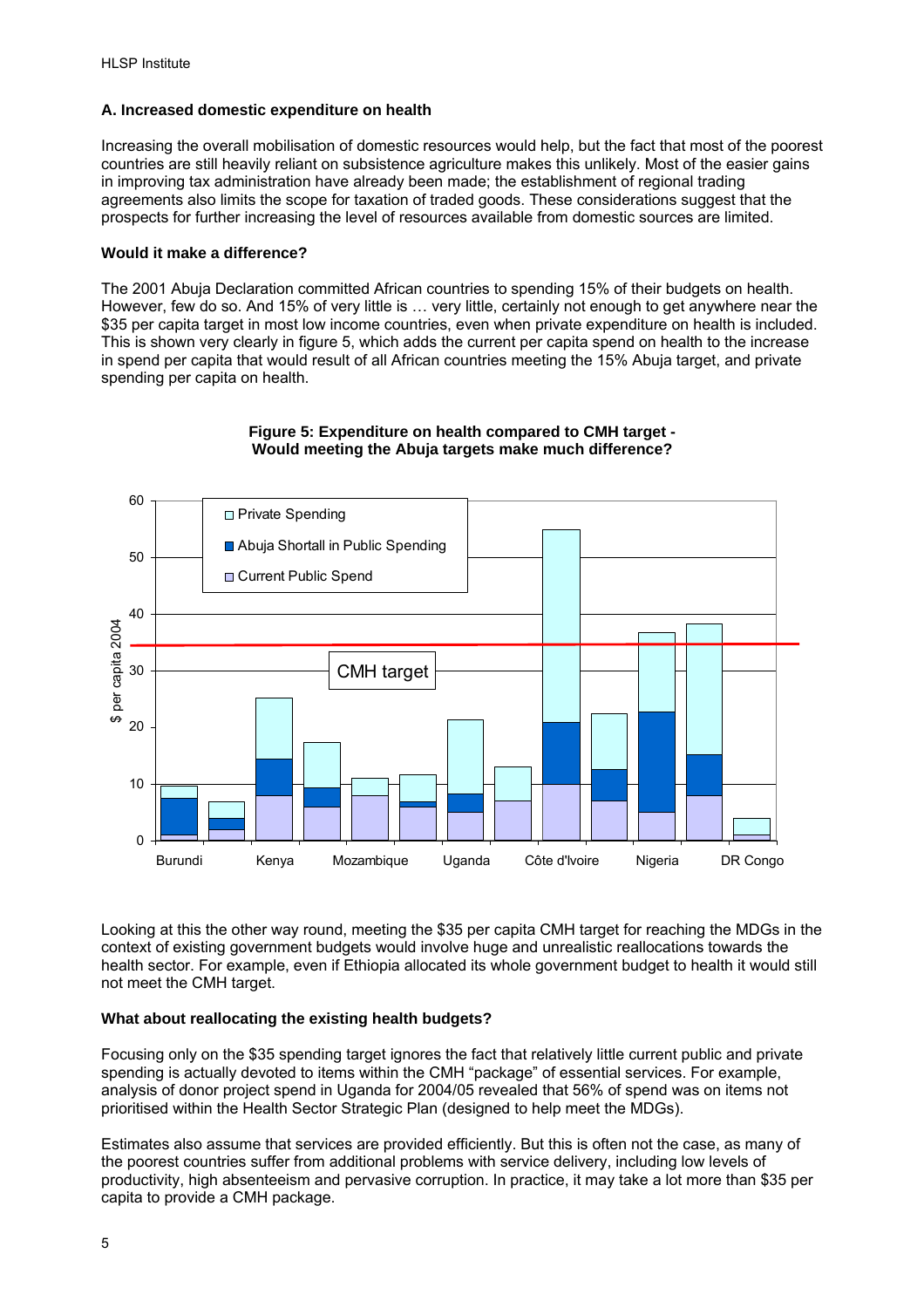#### **B. Increased donor support for health**

Donors made extremely generous commitments at the Gleneagles G8 summit in 2005, including a target of doubling aid to sub-Saharan Africa by 2010. It can therefore be assumed that within this increased package, more resources from development partners will be available for the health sector.

However, the harmonisation agenda also means that donor funding for health is increasingly likely to be provided indirectly through general budget support in future. If this is the case, it will only end up in the health sector if finance ministries choose to allocate the additional resources in this way. This could have serious implications for spending on health, including no increase in overall spend on health, or even reductions in spending. This could happen for a number of reasons. Countries could place less importance on health than donors have in the past, civil servants in the health sector may not argue as strongly for resources as other sectors, or politicians may exert undue pressure on finance ministries to divert resources to other "vote-winning" areas.

There are also debates going on within parts of the donor community as to whether the current emphasis on the social sectors should continue, and there is significant pressure to invest more in infrastructure. It is far from clear, therefore, that either governments or donors would be willing to reallocate resources towards health and away from other sectors.

The financing gap is going to be significant. Based on relatively optimistic assumptions about future prospects for public spending from both domestic and external sources, it has been estimated that there is still likely to be a financing gap of as much as \$35 billion by 2015 (against the \$35 per capita target set by the CMH in 2001). $8$ 

Despite this, it is still important to consider what impact any potential increases in resources may have on countries.

#### 5. Possible impact of increased donor support

Before substantially increasing aid to a country, and to the health sector in particular, there are a number of issues that development partners should consider.

#### **Ability of countries to absorb increased spending**

A rapid scale up of health spending raises a number of important issues with regards to the capacity of the country to absorb and use such resources effectively. First, it is necessary for donors to consider whether countries have the human resources to cope, as demands on personnel increase while the number of staff in the system is drained by migration and HIV. Donors should also consider whether the process of recruiting more of the educated workforce into the health sector will adversely affect other areas of economic development in the country.

#### **Increased aid dependence**

Aid dependence is an ongoing concern. It is already very high, (especially in East and West Africa) and is expected to increase significantly if the aid flows promised at the 2005 Gleneagles G8 meeting are realised. This raises serious questions of sustainability for countries. Donor support can be volatile, against a need for continued and predictable support over what is likely to be a considerable period of time – certainly well beyond 2015.

#### **Macroeconomic impacts of extra donor funding**

Substantial donor funding may also have negative macroeconomic effects. The mechanism through which this *might* occur has been termed "Dutch Disease". Dutch Disease is the macroeconomic instability caused by increased public spending, when extra demand competes to purchase a limited supply of goods and services thus bidding up the price and causing inflation.

<span id="page-6-0"></span> 8 More detail on this can be found in: Mark Pearson, *Funding flows for health: what might the future hold?* HLSP Institute, April 2007.<http://www.hlspinstitute.org/projects/?mode=type&id=144019>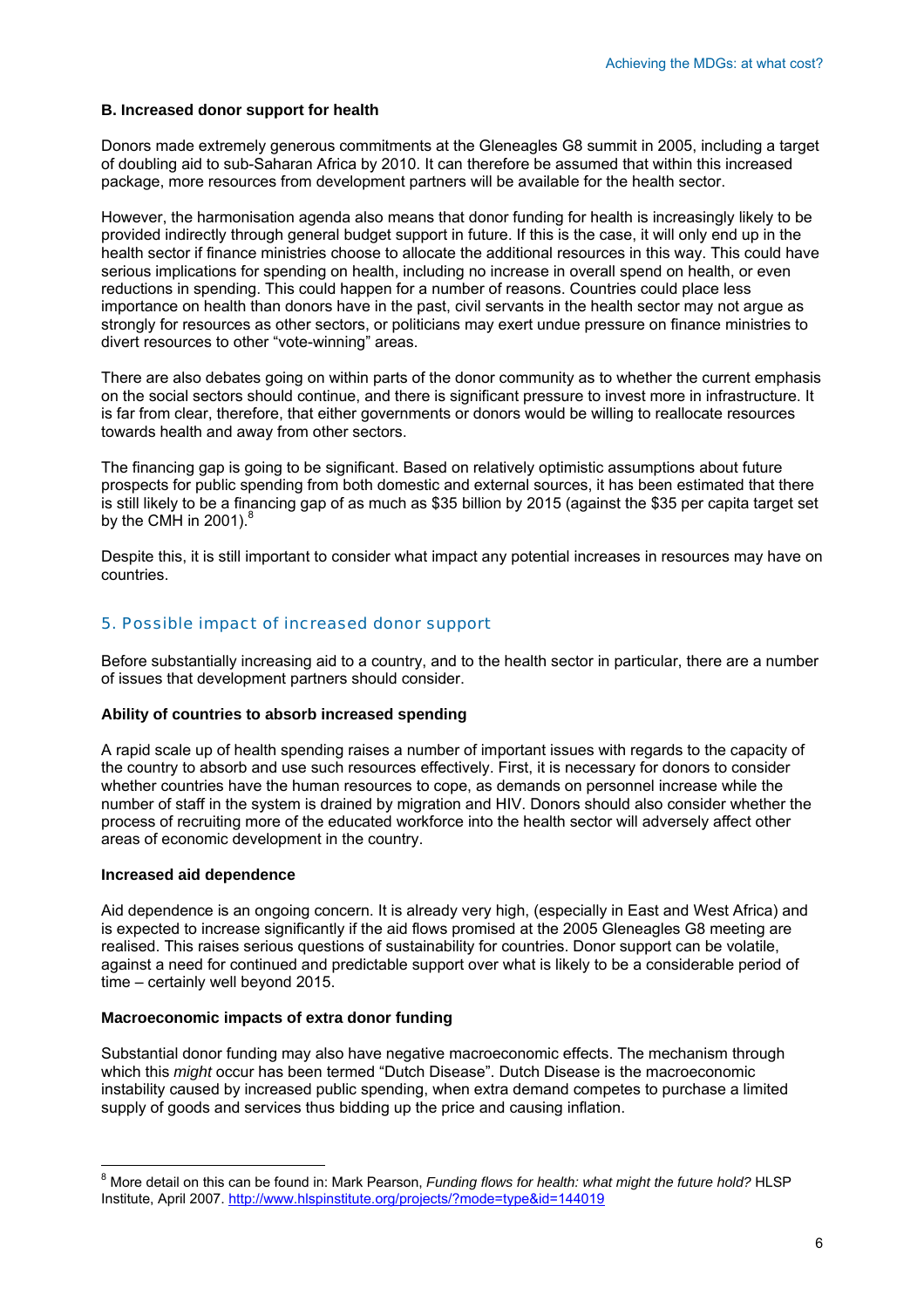This is a major concern as inflation disproportionately affects the poor and causes appreciation of the exchange rate. The disruption of macroeconomic stability is also a concern because it is well recognised that stability is a key determinant of sustained economic growth, which, in turn, is accepted as perhaps the key factor behind improvements in health outcomes. It is therefore important to consider the potential impact on macroeconomic stability of any extra health spending, particularly as an increase in development assistance does not automatically cause Dutch Disease.

First, extra development assistance does not automatically result in additional public spending − aid may be retained to increase foreign exchange reserves or to reduce borrowing. It may also be used to purchase goods which cannot be produced locally (for example imported drugs).

Even when extra donor resources result in extra public spending, this does not automatically result in Dutch Disease. This is because the extra demand may generate new inputs (a supply side response), particularly if the economy is operating below its full capacity. The problems only arise when extra resources are used to purchase scarce domestic resources and non-tradeable goods such as staff. And in fact, this is how much of the additional resources are expected to be spent: the CMH envisages a doubling in health worker salaries.

Most evidence, however, suggests that the macroeconomic impacts of extra spending are manageable if the money is well spent and public financial management is sound. In general, the quality of financial management in low income countries is improving (albeit relatively slowly) and the levels of aid are, at least for now, not significantly higher than those experienced in the early 1990s (although this may not be the case in the future). The current consensus therefore seems to be that the benefits of extra aid are likely to outweigh any macroeconomic costs, although this may not still apply at the higher levels of aid dependence implied by the target to reach the MDGs.

# 6. Good donor practice in increasing health sector support

#### **Balancing increased aid and macroeconomic stability**

In a bid to maintain a balance between increasing aid in order to reach the MDGs and maintaining macroeconomic stability, it has been suggested that organisations such as the IMF are being too conservative. It may indeed make sense to err on the side of caution as once lost, macroeconomic stability can be difficult and painful to regain.

A number of criticisms can be levelled at the IMF. $9$  For instance, their models seem to offer the same prescription for countries with hugely different levels of public spending on health (% GDP). There is also little justification for any proposed pace of fiscal adjustments. Debate on the issue has often been stifled by concerns about commercial sensitivity; this has meant that macroeconomic issues are not always fully integrated into poverty reduction processes. But those working in the health sector must also share some responsibility. They have failed to ensure that the significant amounts of money which have been channelled into the sector do more to improve health outcomes and boost economic capacity.

There are some specific features of the health sector which are particularly relevant to the debate. For example, although the sector is extremely labour intensive, a large and probably increasing share of aid goes towards purchasing drugs (for which local production is probably not going to be an option for most countries in the near future). In these cases it can be argued that such aid will not have negative macroeconomic effects, as the extra money is not competing for an existing supply of inputs. This suggests that certain types of investment in the health sector might be favoured if macroeconomic concerns are pressing and that *how much* you spend is less important than *on what* you spend it.

# **Aid delivery**

In order to maximise the benefits of increased donor support to the health sector, it is essential that development assistance is provided in a *predictable* manner, as it is the volatility, not the level of resources that causes the major problems. The 2004/05 Uganda Health Sector Performance Report shows that donors not only often fail to honour existing commitments (for whatever reason), but also provide significant resources that were not anticipated during the budget process.

<span id="page-7-0"></span> 9 See for example: M. Foster, *MDG oriented sector and poverty reduction strategies: lessons from experience in health*. World Bank 2005.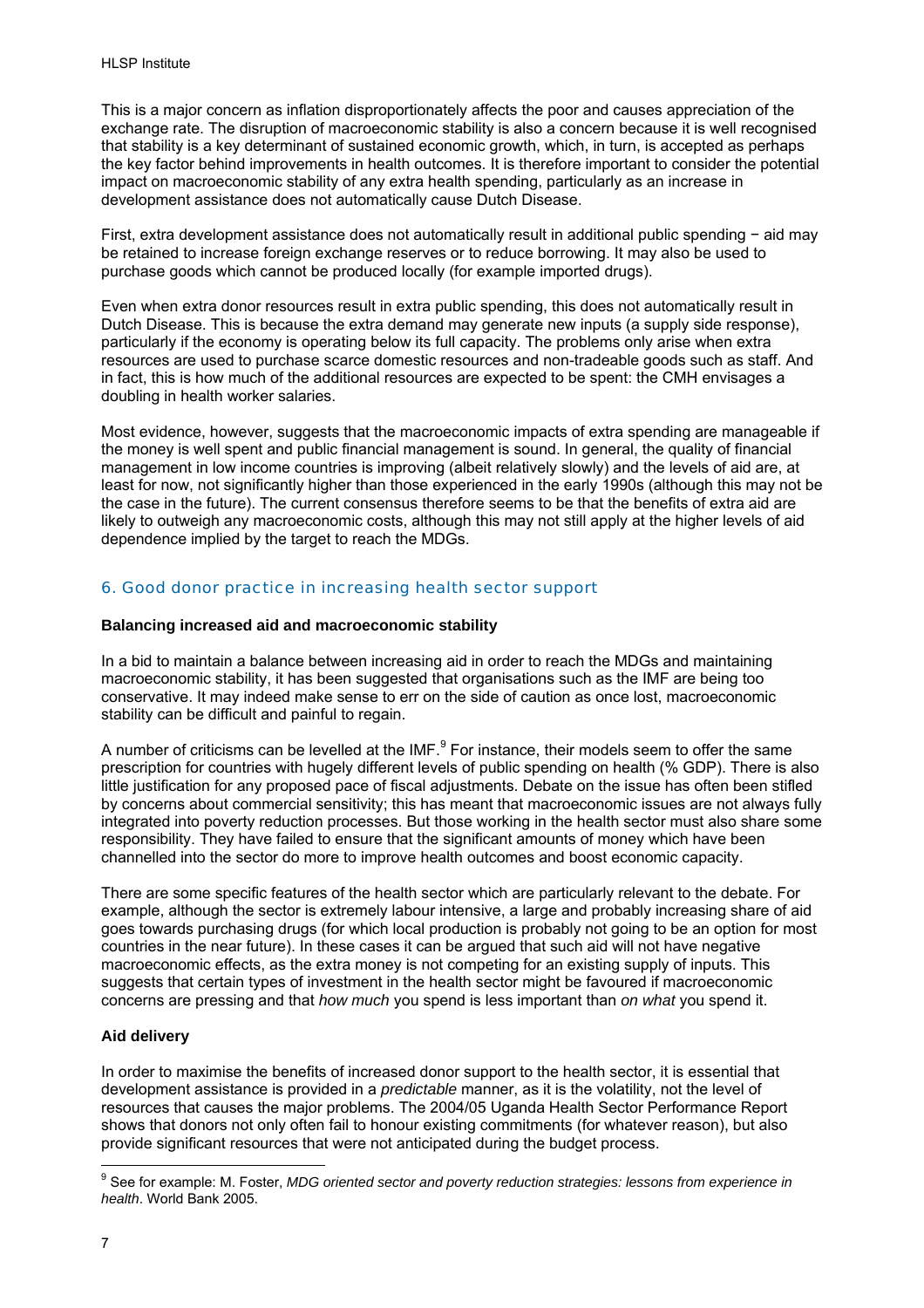| Donor<br>/Initiative | <b>Budget (MoFPED)</b><br>shs '000 | Expenditure<br>Ug. Shs '000 | Expenditure as<br>% of budget |
|----------------------|------------------------------------|-----------------------------|-------------------------------|
| UNICEF**             | 11,183,201                         | 1,921,515                   | 17%                           |
| USAID                | 39,940                             | 104,996,060                 | 262884%                       |
| DfID                 | 998,500                            | 2,223,853                   | 223%                          |
| $EU *$               | 1,498,801                          | 3,033,672                   | 202%                          |
| $_{\rm DCI}$         |                                    | 735,764                     |                               |
| WHO                  | 19,970,000                         | 5,069,149                   | 25%                           |
| Italian coop         | 9,785,300                          | 14,051,036                  | 144%                          |
| Germany              | 2,569,100                          |                             | $0\%$                         |
| JICA                 | 599,100                            | 0                           |                               |
| China                | 79,880                             |                             |                               |
| World Bank           |                                    | 22,286,109                  |                               |
| UNFPA                | 1,797,300                          | 2,691,345                   | 150%                          |
| DANIDA               | 19,970,000                         | 16,725,562                  | 84%                           |
| SWEDEN               | 399,400                            | 9,194,387                   | 2302%                         |
| Spain                | 12,962,600                         |                             |                               |
| Netherlands          | 3,275,080                          |                             |                               |
| AfDB                 |                                    | 21,619,935                  |                               |
| GAVI                 |                                    | 3,782,000                   |                               |
| Global fund          | 68,635,000                         | 46,516,271                  | 68%                           |
| Overall              | 85,128,202                         | 254,846,658                 | 299%                          |

#### **Table 2: Unpredictability of donor support to Uganda Donor project expenditure 2004/0[510](#page-8-0)**

A country with good management of its public finances can take steps to manage fluctuations in aid flows. For instance, issuing treasury bills to absorb some of the liquidity introduced by extra aid, and in doing so reducing domestic demand and the likelihood of inflationary pressures. However, it is difficult for government to manage liquidity without a clear picture of how much will introduced into the system and when. In Rwanda, which is seen as a good performer, most of the aid support to the health sector is provided "off-budget" which is extremely difficult to manage and plan for. This is exacerbated in cases where public financial management is weak.

# **The use of aid**

Not all forms of increased expenditure will have the same impact, in terms of value for money, or otherwise, and this needs to be carefully considered before increased funds are made available to the health sector. For example, spending on productive sectors might be expected to have a more immediate supply side effect. Simulations in Zambia carried out by the  $IMF<sup>11</sup>$  assume that spending on essential infrastructure is likely to have an impact within two years, while improvements in human capital are not expected to feed through for five to ten years. However, as is the case for all public investment the key criteria is that it should achieve good socio-economic returns over its lifetime.

The timing of the returns is an important, but secondary issue. Investment in adult health through investment in antiretroviral therapy, for example, might be expected to have a more immediate impact than investment in child health which will lead to few, if any, immediate productivity gains. This does not necessarily mean that investment in adult health should be favoured over child health. Rather, it means that those who invest in child health may need longer term support to promote growth and development

<span id="page-8-0"></span> $\overline{a}$ <sup>10</sup> Reproduced from the Annual Health Sector Performance Report, FY 2004/05, October 2005. Table 4.1, p. 68. http://www.health.go.ug/mohreports.htm<br><sup>11</sup> Zambia: selected issues and statistical appendix. IMF Country Report No. 06/118, March 2006.

<span id="page-8-1"></span>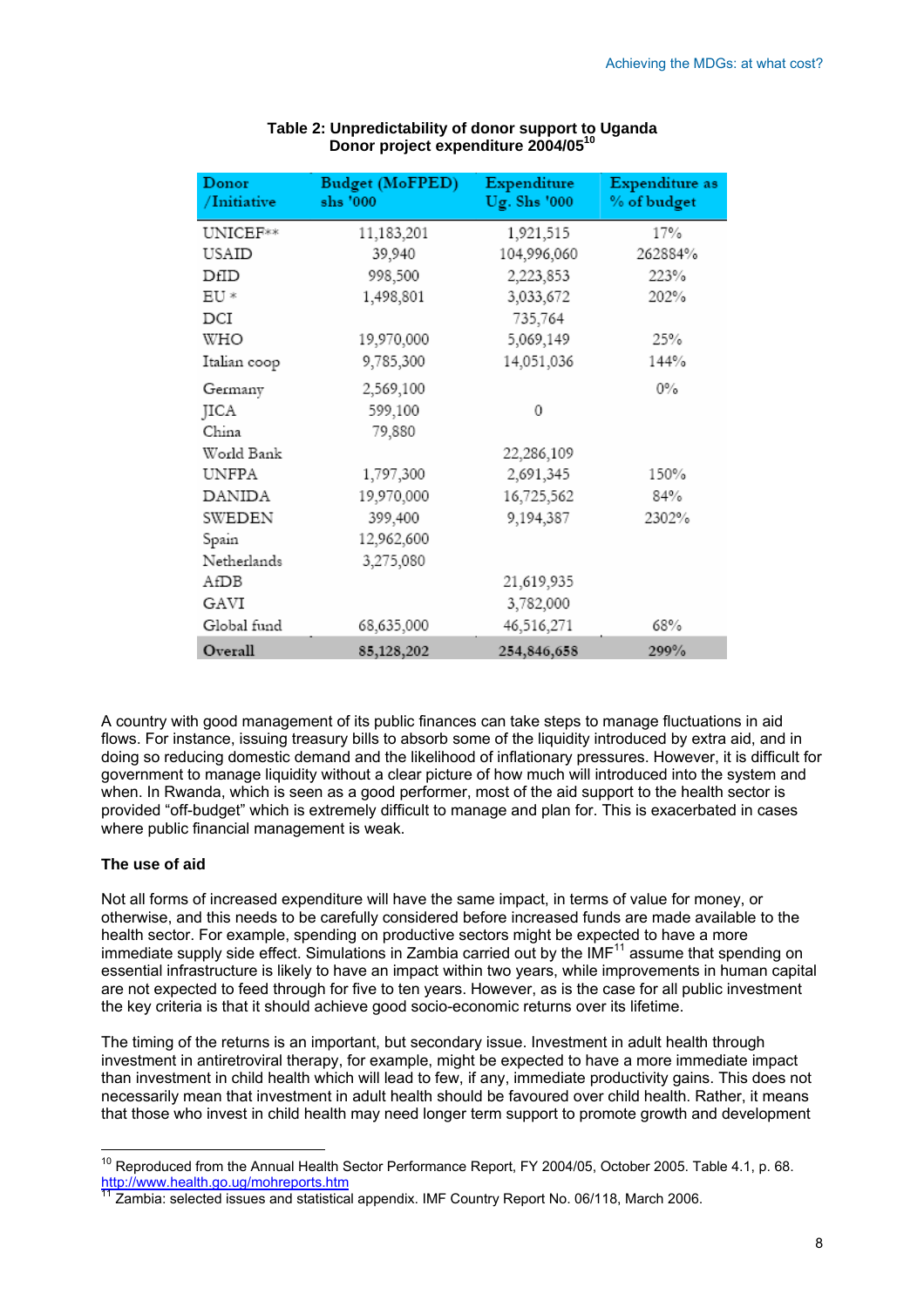– until such time as the socio-economic benefits do finally arrive. For this reason, mechanisms such as the new International Finance Facility for Immunisation may be particularly suitable for health as a whole (and not just for the introduction of new technologies and products).

The bottom line in all of this is that resources, from whatever source, must be put to their best use. If spending on roads offers higher social returns than spending on health, then that is where the extra aid should go. If spending on health offers higher returns, funds should flow there.

#### **Sustainability**

Additional aid will create longer term liabilities. This is particularly the case in the health sector, and more so when extra aid is used to pay salaries of health workers who are highly unionised, often more radical than other public sector workers, and are often seen as "vote banks" rather than public servants who deliver services. In such circumstances it can be extremely difficult from a political perspective to shed such obligations afterwards. Donors need to be aware of these issues.

Some forms of health expenditure are also unusual in that preserving *existing* benefits may require continued provision. For example, with antiretroviral therapy drugs need to be taken for life (as opposed to immunisation, which is one-off). As health systems evolve and basic health coverage improves, it will become more likely for aid funds to be increasingly devoted to the treatment of chronic conditions. This can create strong incentives for some donors to expand programmes safe in the knowledge that once in place it would be extremely difficult to scale them back, but it can lead to extremely inefficient investments which pre-empt the limited fiscal space that may be available to government.

Sustainability therefore needs to be considered more closely *before* programmes are developed and expanded, rather than *afterwards* when it is too late − as unfortunately occurs too often.

#### **Wider development impact**

Another concern is that increased spending will be channelled into higher salaries for the health labour force (with relatively few prospects to expand supply in the short term) but with little in return in terms of extra productivity. In the longer term higher salaries may encourage school leavers to seek careers in the health sector, which is, of course, good news for the health sector. However, the rest of the economy may well suffer, as it will still need teachers, lawyers, accountants and businessmen. These broader development considerations need to be borne in mind.

# 7. Conclusions

In conclusion, more spending  $-$  a lot more spending  $-$  is undoubtedly needed if progress towards the MDGs is to be accelerated. There are a number of ways of achieving this, with potential pitfalls. Those working to achieve the health MDGs cannot ignore the macroeconomic implications of what they do. Economic growth is important, and macroeconomic stability, which contributes to it, is likely to make a major contribution to achieving the health MDGs. However, increased spending can have a detrimental impact on the macroeconomic stability of the economy. Achieving a balance between increasing health expenditure and macroeconomic stability is vital.

There should also be some scope for increasing the share of domestic funding allocated to health, in addition to increasing the resources coming from development partners. The share of GDP allocated towards health remains much lower in sub-Saharan Africa than in other parts of the world. This may require more systematic efforts to provide evidence and strong arguments to ministries of finance that improving health is not just a good thing to do – it is also good economics.

Experience has shown that some types of spending/donor behaviour have more of an impact than others on enhancing macroeconomic stability and improving the health sector, including:

• Improving the predictability of aid flows to the health sector by supporting the development of medium term expenditure frameworks and designing health programmes in ways which promote a reliable transfer of funds (e.g. not too many conditions).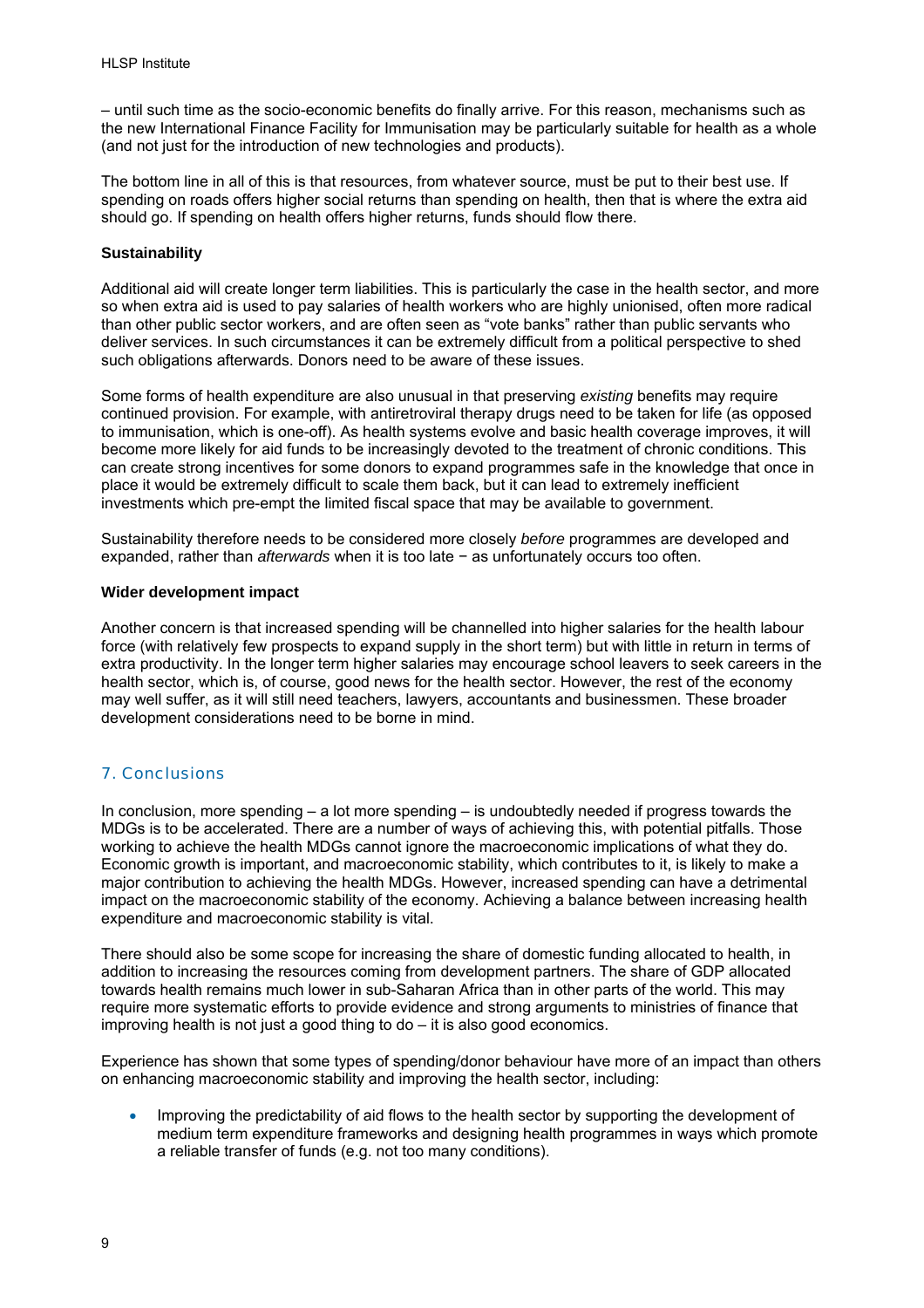- Ensuring health programmes deliver high returns. There will be an ongoing need to ensure that health programmes represent good value for money, which requires continued emphasis on strategic planning processes and monitoring and evaluation activities.
- Better prioritisation of existing health expenditure: promoting the development of well thought out, costed programmes which ensure health resources are put to their best use.
- Encouraging countries to fund increases for health spending out of the existing government budget wherever possible; and encouraging countries to meet existing international obligations such as the Abuja Declaration (with donors also holding to theirs).
- Supporting governments to increase their revenue mobilisation efforts, ensuring that it is done in ways which are consistent with efforts to reduce poverty.
- More awareness of the broader issues related to the scaling up debate the need to improve domestic resource mobilisation, the importance of macroeconomic stability and greater predictability in aid.

This is not an issue that is going to go away. Indeed it will become more important as the funding promised at Gleneagles (hopefully) begins to materialise in an attempt to reach the MDGs by 2015. This money is vitally important, particularly for the poorest countries, but it can come with risks.

Efficient and effective health programmes that focus on priorities and maximise health outcomes will help to ensure that additional resources are re-allocated by governments and development partners to the health sector, and hence help the move towards the health MDGs. However, the importance of sound public finances and macroeconomic management, and the risk of extra resources adversely affecting macroeconomic stability cannot be underestimated. It is simply not tenable to advocate for additional resources for the health sector without considering the wider context in which this takes place.

# **Further Reading**

E. Cavagnero et al, *Development assistance for health: should policy-makers worry about its macroeconomic impact?* WHO Bulletin, November 2008, 86(11) 864–870.